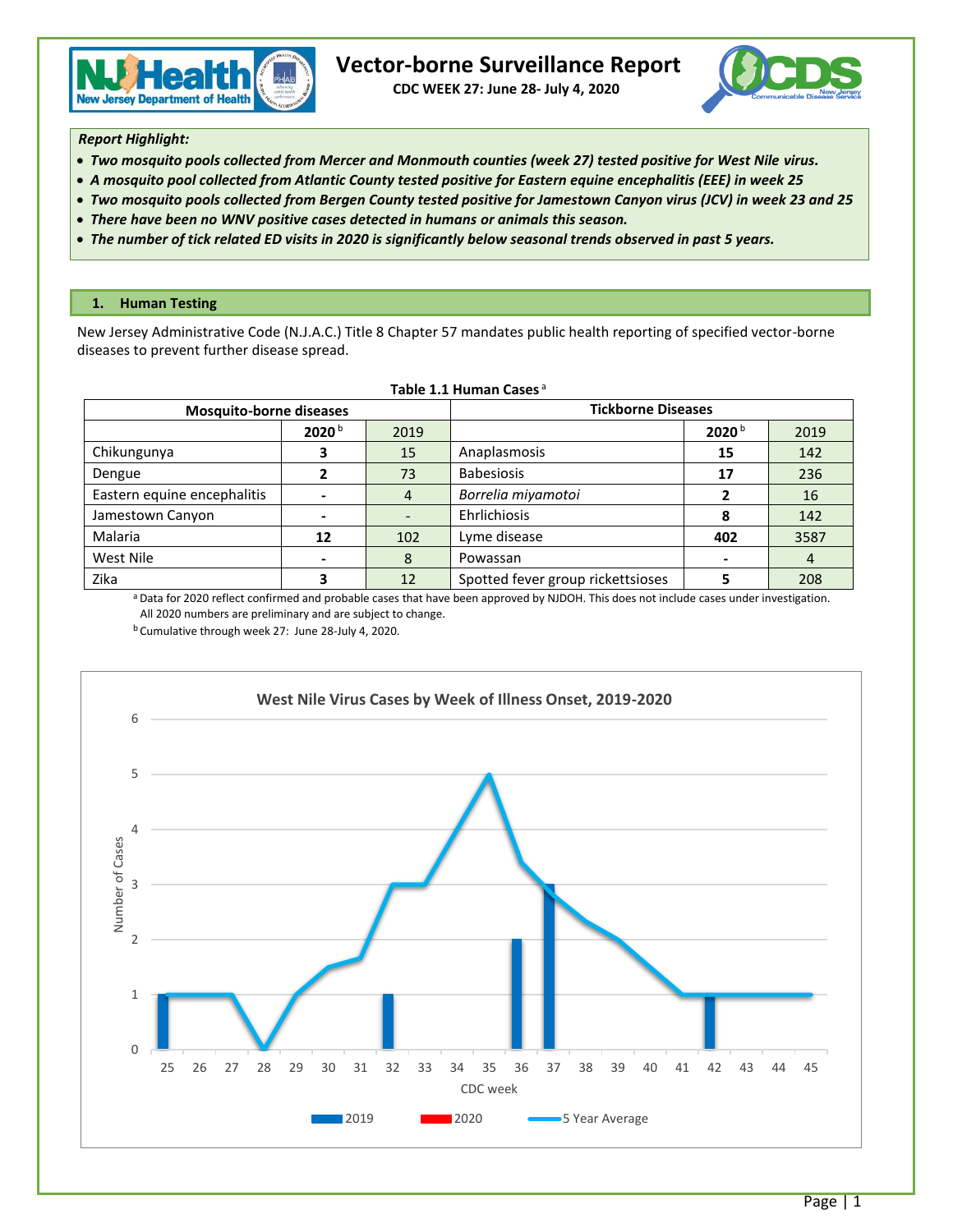# **2. Mosquito Testing**

The New Jersey Department of Health Public Health and Environmental Laboratories (PHEL) and the Cape May County Department of Mosquito Control Bio-safety Level 3 Laboratory (CMBSL3) perform arboviral testing on mosquito pools collected by county mosquito control agencies throughout New Jersey.

#### **West Nile virus (WNV):**

- A total of 1617 mosquito pools from 20 counties (Atlantic, Bergen, Burlington, Camden, Cumberland, Essex, Gloucester, Hudson, Hunterdon, Mercer, Middlesex, Monmouth, Morris, Ocean, Passaic, Salem, Somerset, Sussex, Union and Warren) have been tested for WNV.
- The first WNV positive pools were detected in week 27 from Mercer and Monmouth counties. In 2019 the first WNV positive mosquito pool was identified in week 22 in Passaic County.
- The positive pools were detected in Culex *pipiens/ restuans/salinarius* species mix.

*\*Test results may be incomplete; counties submit pools for testing on specific weekdays. Mosquito testing data reflects test results received from PHEL, CMBSL3 and US Army Public Health as of July 9, 2020*

|              |              | Week 27        | <b>Cumulative Total</b><br>(week 27) |              |  |  |
|--------------|--------------|----------------|--------------------------------------|--------------|--|--|
|              |              |                |                                      |              |  |  |
| County       | 2020*        | 2019           | 2020*                                | 2019         |  |  |
| Atlantic     |              |                |                                      |              |  |  |
| Bergen       |              |                |                                      |              |  |  |
| Burlington   |              | $\mathbf{1}$   |                                      | $\mathbf{1}$ |  |  |
| Camden       |              |                |                                      |              |  |  |
| Cape May     |              |                |                                      |              |  |  |
| Cumberland   |              |                |                                      |              |  |  |
| <b>Essex</b> |              |                |                                      |              |  |  |
| Gloucester   |              |                |                                      |              |  |  |
| Hudson       |              |                |                                      |              |  |  |
| Hunterdon    |              |                |                                      |              |  |  |
| Mercer       | $\mathbf{1}$ |                | $\mathbf{1}$                         |              |  |  |
| Middlesex    |              |                |                                      |              |  |  |
| Monmouth     | $\mathbf{1}$ |                | $\mathbf{1}$                         |              |  |  |
| Morris       |              |                |                                      |              |  |  |
| Ocean        |              | $\mathbf{1}$   |                                      | $\mathbf{1}$ |  |  |
| Passaic      |              |                |                                      | $\mathbf{1}$ |  |  |
| Salem        |              |                |                                      |              |  |  |
| Somerset     |              |                |                                      |              |  |  |
| Sussex       |              |                |                                      |              |  |  |
| Union        |              |                |                                      |              |  |  |
| Warren       |              |                |                                      |              |  |  |
| <b>Total</b> | 2            | $\overline{2}$ | $\overline{2}$                       | 3            |  |  |

#### **WNV Positive Mosquito Pools**

Week 27: June 30-July 6, 2019; June 28-July 4, 2020

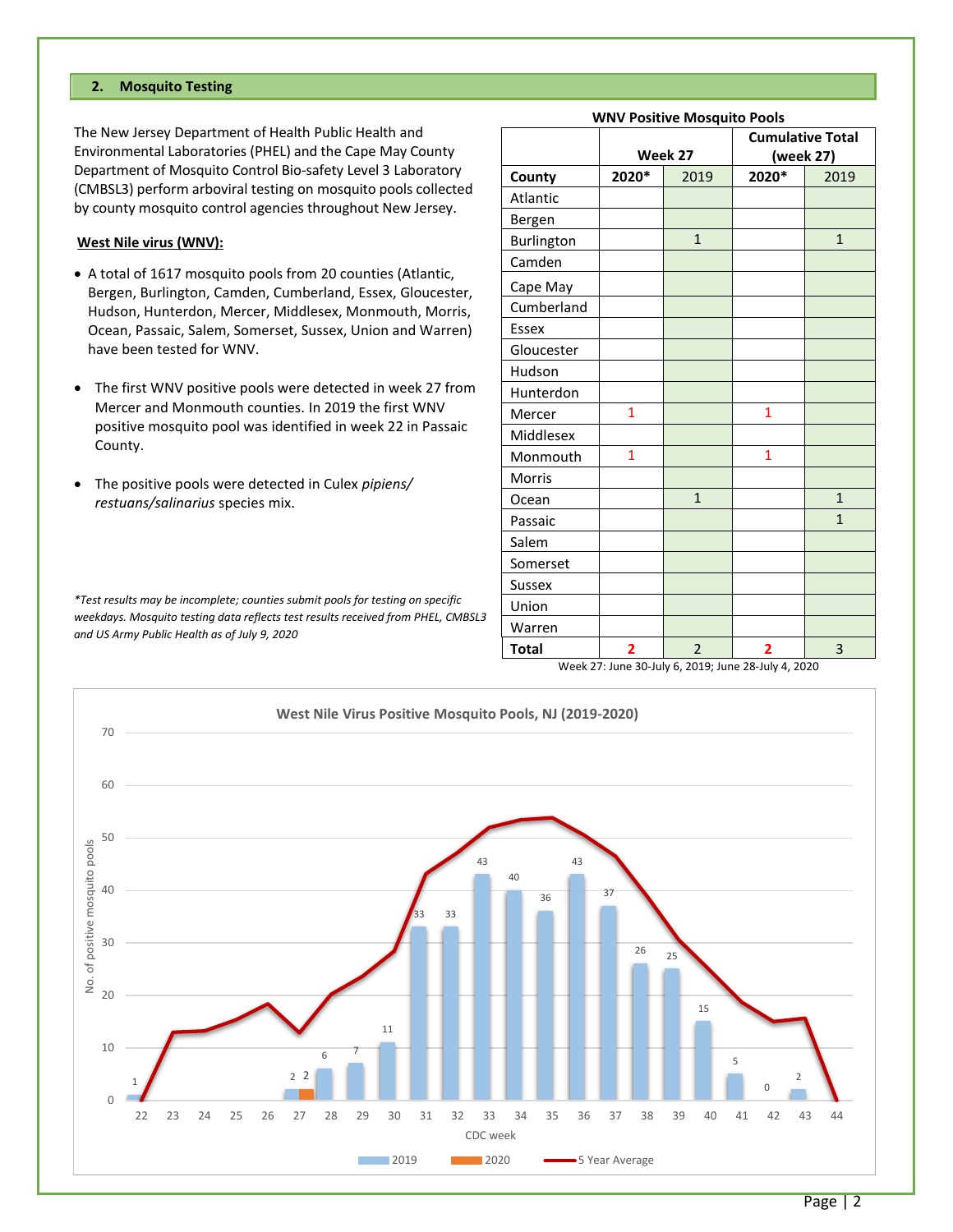## **Eastern equine encephalitis virus (EEE)**

- A total of 1591 mosquito pools from 20 counties (Atlantic, Bergen, Burlington, Camden, Cumberland, Essex, Gloucester, Hudson, Hunterdon, Mercer, Middlesex, Monmouth, Morris, Ocean, Passaic, Salem, Somerset, Sussex, Union and Warren) have been tested for EEE.
- The first positive pool was detected in week 25 (Atlantic County). This is the earliest detection of EEE in mosquito pools in the state in at least 8 years.
- The positive pool was detected in *Culiseta melanura* species.
- In 2019, the first EEE mosquito pool was reported from Monmouth County in week 27.

| counties         |                                                     |       | LLL FUSILIVE IVIUSYUILU FUUIS |              |              |  |  |  |
|------------------|-----------------------------------------------------|-------|-------------------------------|--------------|--------------|--|--|--|
| umberland,       | <b>Cumulative Total</b>                             |       |                               |              |              |  |  |  |
| Mercer,          |                                                     |       | Week 27                       | (week 27)    |              |  |  |  |
| assaic, Salem,   | County                                              | 2020* | 2019                          | 2020*        | 2019         |  |  |  |
| ive been tested  | Atlantic                                            |       |                               | $\mathbf{1}$ |              |  |  |  |
|                  | Bergen                                              |       |                               |              |              |  |  |  |
|                  | Burlington                                          |       |                               |              |              |  |  |  |
| eek 25 (Atlantic | Camden                                              |       |                               |              |              |  |  |  |
| EEE in mosquito  | Cape May                                            |       |                               |              |              |  |  |  |
|                  | Cumberland                                          |       |                               |              |              |  |  |  |
| ta melanura      | Essex                                               |       |                               |              |              |  |  |  |
|                  | Gloucester                                          |       |                               |              |              |  |  |  |
|                  | Hudson                                              |       |                               |              |              |  |  |  |
| reported from    | Hunterdon                                           |       |                               |              |              |  |  |  |
|                  | Mercer                                              |       |                               |              |              |  |  |  |
|                  | Middlesex                                           |       |                               |              |              |  |  |  |
|                  | Monmouth                                            |       | $\mathbf{1}$                  |              | $\mathbf{1}$ |  |  |  |
|                  | Morris                                              |       |                               |              |              |  |  |  |
|                  | Ocean                                               |       |                               |              |              |  |  |  |
|                  | Passaic                                             |       |                               |              |              |  |  |  |
|                  | Salem                                               |       |                               |              |              |  |  |  |
|                  | Somerset                                            |       |                               |              |              |  |  |  |
|                  | <b>Sussex</b>                                       |       |                               |              |              |  |  |  |
|                  | Union                                               |       |                               |              |              |  |  |  |
|                  | Warren                                              |       |                               |              |              |  |  |  |
|                  | <b>Total</b>                                        |       | $\mathbf{1}$                  | 1            | $\mathbf{1}$ |  |  |  |
|                  | Week 27: June 30-July 6, 2019; June 28-July 4, 2020 |       |                               |              |              |  |  |  |



#### **EEE Positive Mosquito Pools**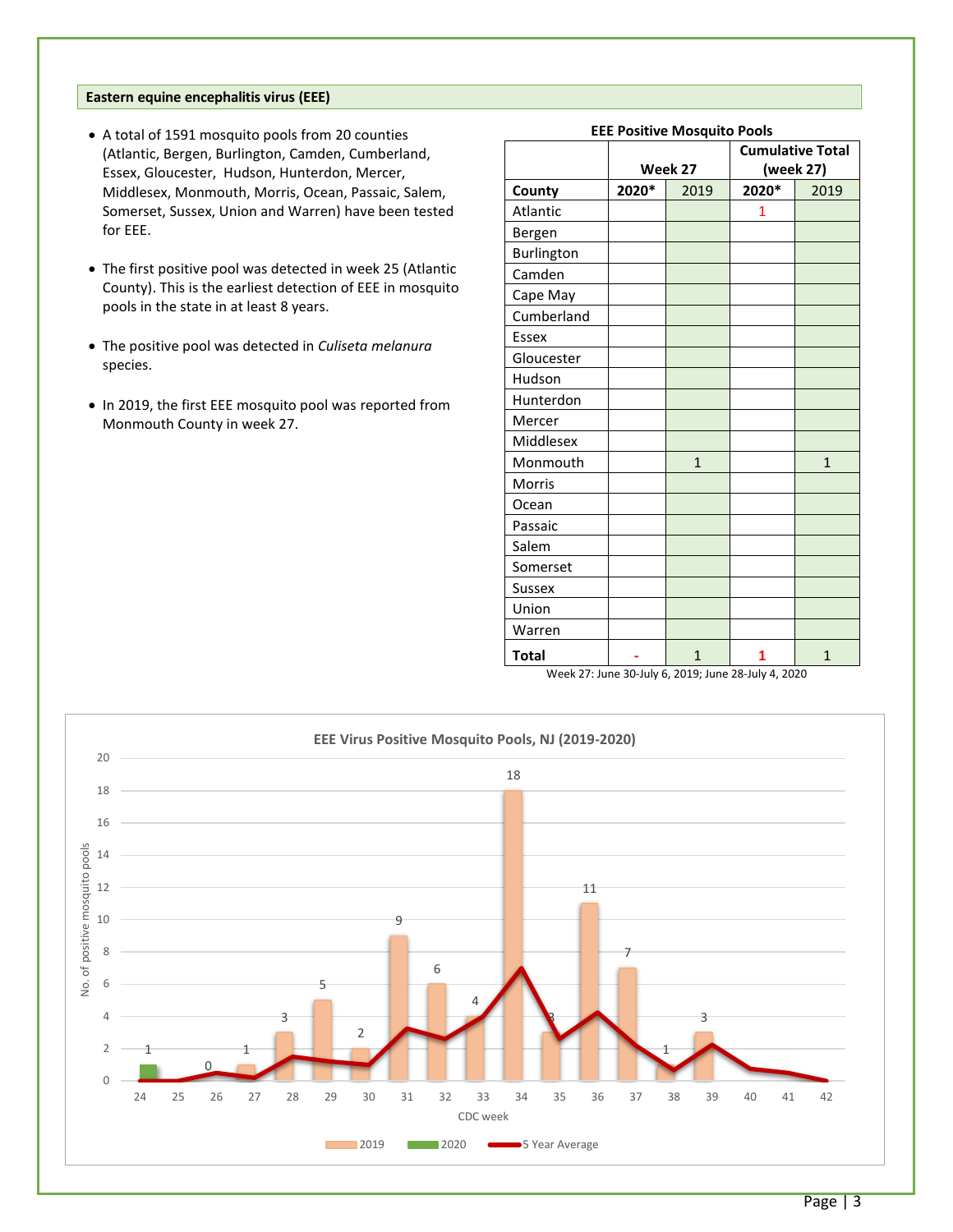## **Other viruses:**

Mosquito pools from 20 counties have been tested for other arboviruses.

|            | <b>SLE</b>   |                             | <b>JCV</b> |                | LAC            |        | <b>CHIKV</b> |                          | <b>DENV</b>  |        | ZIKV         |        |
|------------|--------------|-----------------------------|------------|----------------|----------------|--------|--------------|--------------------------|--------------|--------|--------------|--------|
| County     | Pools        | Pos                         | Pools      | Pos            | Pools          | Pos    | Pools        | Pos                      | Pools        | Pos    | Pools        | Pos    |
| Atlantic   | 92           |                             | 92         |                |                |        | 13           |                          | 13           |        | 13           |        |
| Bergen     | 59           |                             | 59         | $\overline{2}$ |                |        |              |                          |              |        |              |        |
| Burlington | 42           |                             | 42         |                |                |        |              |                          |              |        |              |        |
| Camden     | $\mathbf{1}$ |                             | 1          |                |                |        |              |                          |              |        |              |        |
| Cape May   |              |                             |            |                |                |        |              |                          |              |        |              |        |
| Cumberland | 100          |                             | 100        |                |                |        |              |                          |              |        |              |        |
| Essex      | 29           |                             | 29         |                |                |        |              |                          |              |        |              |        |
| Gloucester | 106          |                             | 106        |                |                |        |              |                          |              |        |              |        |
| Hudson     | 39           |                             | 39         |                |                |        |              |                          |              |        |              |        |
| Hunterdon  | 100          |                             | 100        |                |                |        |              |                          |              |        |              |        |
| Mercer     | 116          |                             | 116        |                | 5              |        |              |                          |              |        |              |        |
| Middlesex  | 84           |                             | 84         |                | 19             |        | $\mathbf{1}$ |                          | $\mathbf{1}$ |        | $\mathbf{1}$ |        |
| Monmouth   | 154          |                             | 154        |                | $\mathbf 1$    |        |              |                          |              |        |              |        |
| Morris     | 138          |                             | 138        |                |                |        |              |                          |              |        |              |        |
| Ocean      | 88           |                             | 88         |                |                |        |              |                          |              |        |              |        |
| Passaic    | 23           |                             | 23         |                | 1              |        |              |                          |              |        |              |        |
| Salem      | 150          |                             | 150        |                | $\overline{2}$ |        |              |                          |              |        |              |        |
| Somerset   | 65           |                             | 65         |                |                |        |              |                          |              |        |              |        |
| Sussex     | 101          |                             | 101        |                |                |        |              |                          |              |        |              |        |
| Union      | 24           |                             | 24         |                |                |        |              |                          |              |        |              |        |
| Warren     | 80           |                             | 80         |                |                |        |              |                          |              |        |              |        |
| Total      | 1591         | $\mathcal{L}_{\mathcal{A}}$ | 1591       | $\overline{2}$ | 28             | $\sim$ | 14           | $\overline{\phantom{a}}$ | 14           | $\sim$ | 14           | $\sim$ |

# Cumulative 2020 Mosquito Pool Testing (Other Viruses<sup>a</sup>)

<sup>a</sup> St. Louis encephalitis virus (SLE), Jamestown Canyon Virus (JCV), La Crosse encephalitis virus (LAC), Chikungunya virus (CHIKV), Dengue virus (DENV), Zika Virus (ZIKV) Numbers in white columns represent number of pools tested to date in 2020

Numbers in green shaded columns represent positive pools in 2020

# **Jamestown Canyon virus (JCV):**

- Two mosquito pools from Bergen County have tested positive for Jamestown Canyon virus at PHEL. The first pool was collected June 4th (week 23) and the second June 19 (week 25). Both positive pools were *Aedes cantator* species
- In 2019, five mosquito pools from 4 counties have tested positive for Jamestown Canyon virus. Positive pools were identified in Sussex, Bergen, Burlington and Salem counties.
- NJ reported its first and only human case of Jamestown Canyon virus in 2015 in a Sussex County resident.

# **La Crosse encephalitis virus (LAC):**

- No positive La Crosse virus pools have been identified in 2020.
- In 2019, a mosquito pool collected in Passaic County (week 22) tested positive for La Crosse virus at PHEL.
- There have not been any human La Crosse virus cases reported in at least the past 20 years.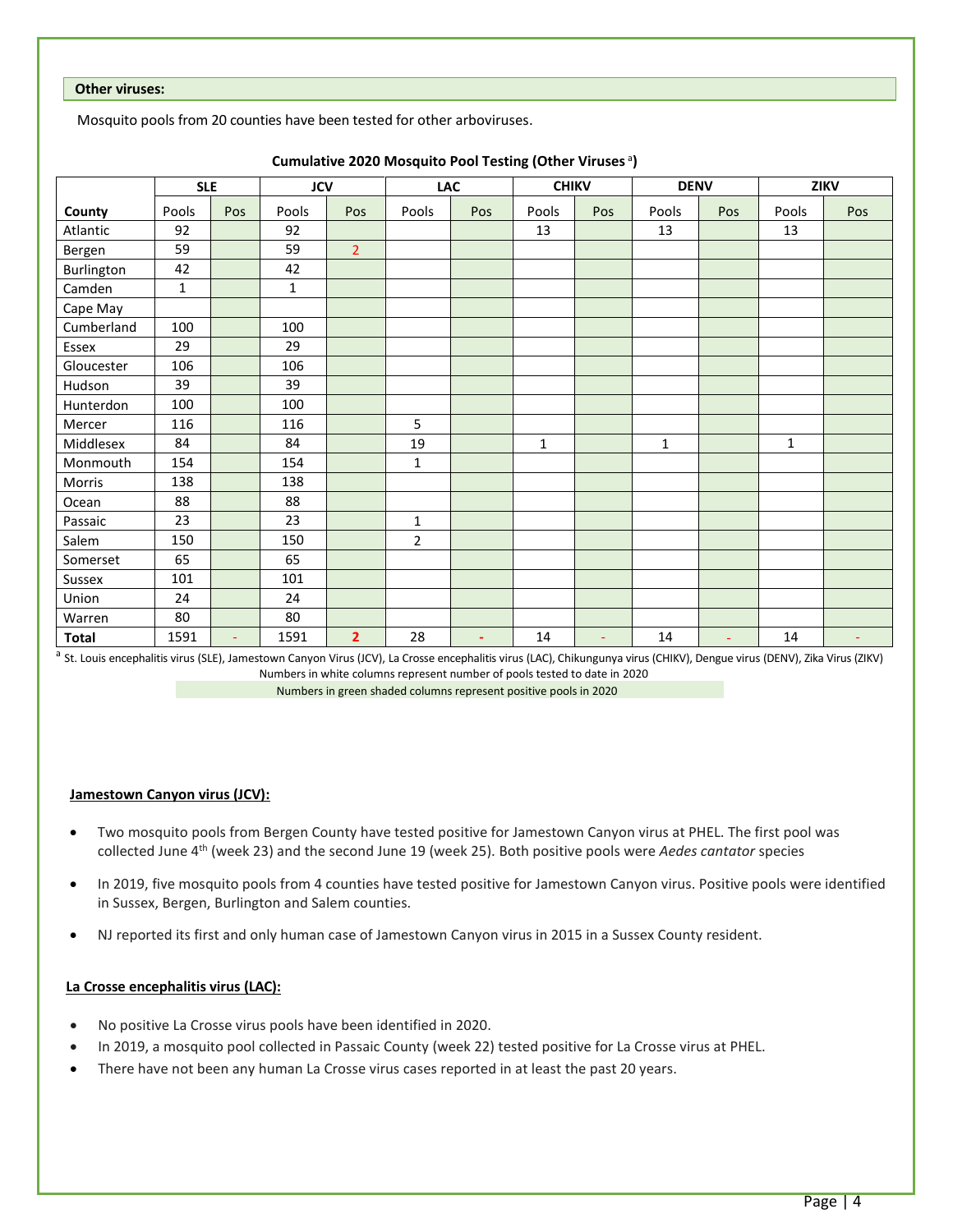## **3. Equine/Avian /Other Animal Testing**

Equine testing for WNV and EEE is conducted at the New Jersey Department of Agriculture's Animal Health and Diagnostic Laboratory.

- No animals have tested positive for WNV or EEE in 2020.
- Routine avian testing has been discontinued but is available upon request at PHEL.

#### **WNV/EEE Positive Test Results**

|              |       | Week 27 | Cum. Total (Year) |      |  |  |
|--------------|-------|---------|-------------------|------|--|--|
|              | 2020* | 2019    | 2020*             | 2019 |  |  |
| Equine (EEE) |       |         |                   |      |  |  |
| Equine (WNV) |       |         |                   |      |  |  |
| Avian (WNV)  |       |         |                   |      |  |  |
| Other        |       |         |                   |      |  |  |

Week 27: June 30-July 6, 2019; June 28-July 4, 2020

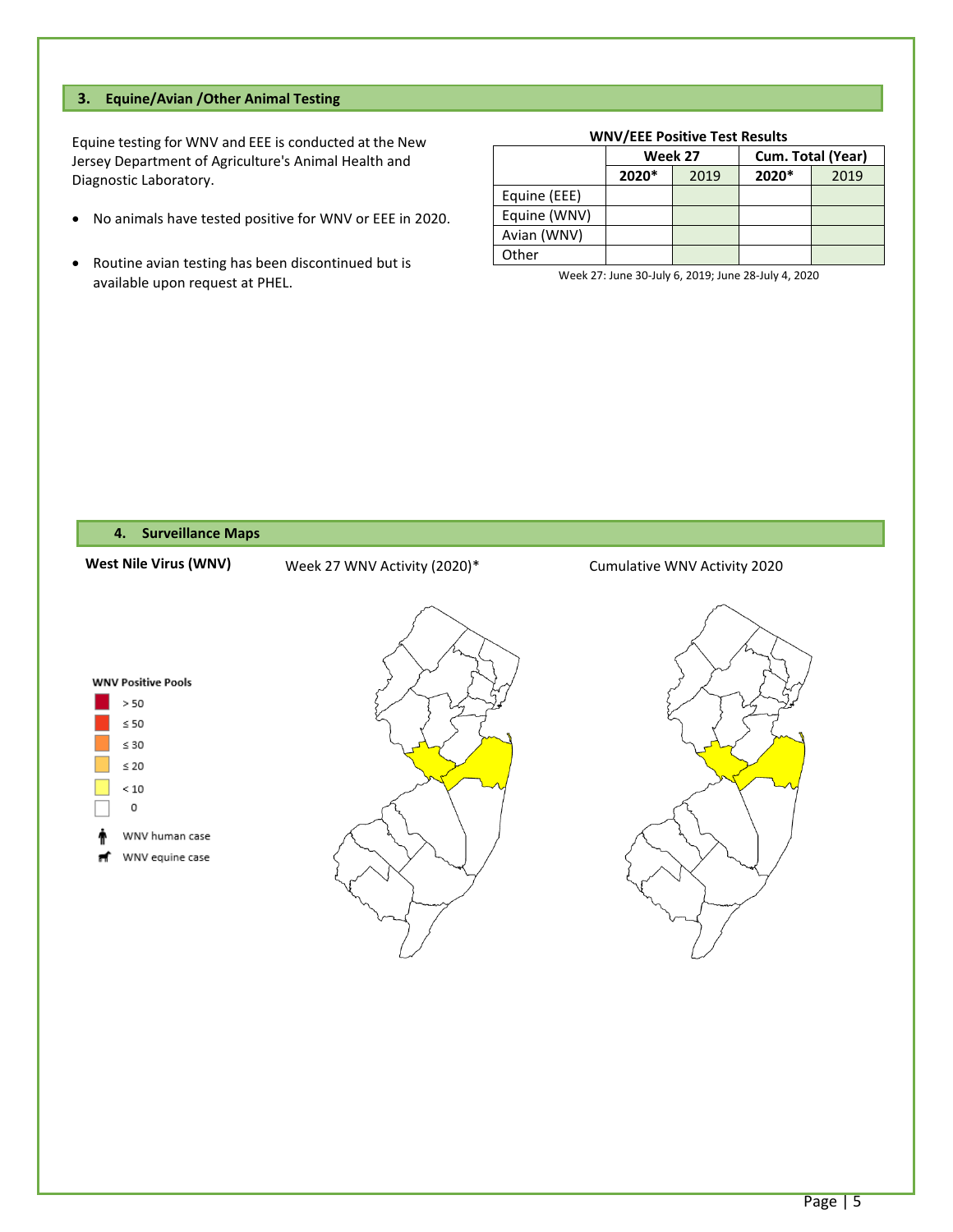